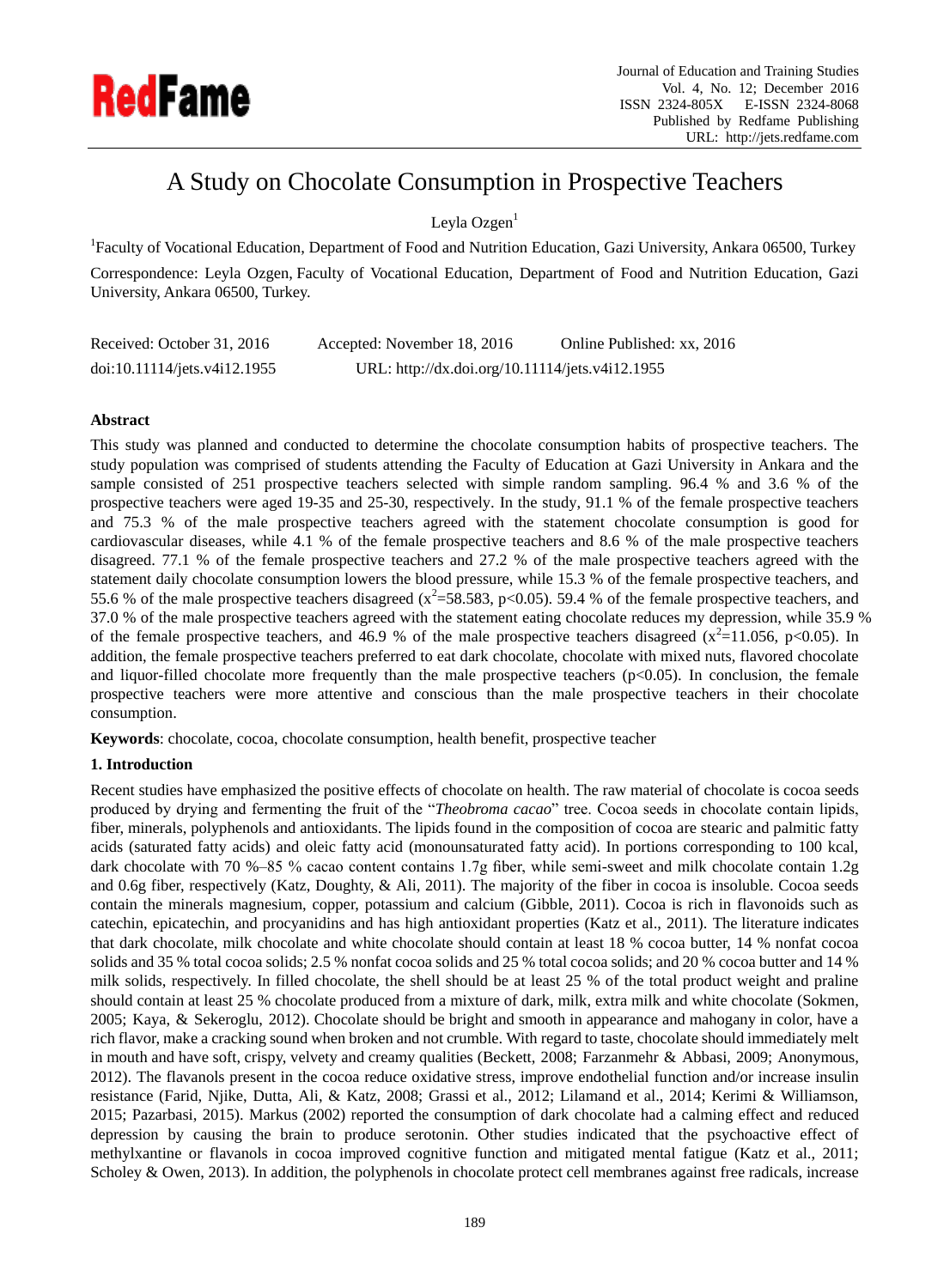HDL-cholesterol levels and prevent plaque formation in artery walls (Hermann et al., 2006; di Giuseppe et al., 2008; Gibble, 2011; Martin, Goya, & Ramos, 2013; Kwok et al., 2015). In one study it was reported that daily consumption of flavanol-rich cocoa products lowered blood pressure (Desch et al., 2010). However, in another study, the researchers concluded that daily chocolate consumption did not result in decreased blood pressure or reduced cardiovascular risk (Koli et al., 2015). On the other hand, chocolate has some adverse health effects. Due to the fat and sugar content in chocolate, excessive consumption could cause obesity and trigger diabetes (Greenberg & Buijsse, 2013; Greenberg, 2015). However, another study reported dark chocolate consumption reduced liver enzyme level approximately 0.10 mg/l and the existence of an inverse relationship between dark chocolate consumption and insulin levels (Alkerwi, Sauvageot, Crichton, Elias, & Stranger, 2016). Beckett (2008) emphasized that the list of ingredients and the amount of cocoa solids should be specified on the label as percentages. Ozgen (2004) expressed the importance of information such as ingredients, price, and production and expiration dates presented on the food label for healthy food selection.

# *1.1 Importance of Research*

As the consumption of chocolate has both favorable and unfavorable effects on health, the significance of this study is the determination of the factors that affect the chocolate consumption of female and male prospective teachers. Chocolate is beneficial to health due to both the antioxidants and polyphenols in its composition and its stress relieving properties. However, it could also have negative health effects as excessive consumption of chocolate could lead to obesity due to its fat content. Therefore, the researcher believes the chocolate consumption of prospective teachers to be of import.

# *1.2 Aim of Research*

This study was aimed at investigating chocolate consumption among prospective teachers. With this perspective, the researcher sought the answers to the following questions:

- 1. What are the properties they desire in chocolate?
- 2. Where do they use chocolate?
- 3. What are their reasons for consuming chocolate?
- 4. What are their considerations when buying chocolate?
- 5. Which type of chocolate do they prefer?
- 6. What are the consumption frequencies of different types of chocolate?

#### **2. Materials and Methods**

#### *2.1 Participants*

The study population comprised the students attending the Faculty of Education at Gazi University in Ankara, Turkey and the sample consisted of 251 prospective teachers (170 female, 81 male) selected with simple random sampling. The study was carried out in the spring semester of the 2015-2016 academic years. 67.7 % of the prospective teachers were female while 32.3 % were male. 96.4 % and 3.6 % of the prospective teachers were aged 19-35 and 25-30, respectively.

#### *2.2 Data Collection Tools*

The study data were gathered with the questionnaire developed by the researcher through peer debriefing. The pilot administration was performed with 70 prospective teachers prior to the finalization of the questionnaire. The study employed the prospective teacher demographic form and the prospective teacher chocolate consumption questionnaire.

#### 2.2.1 Prospective Teacher Demographic Form

The prospective teacher demographic form comprised demographic questions involving information such as the gender, age and education of the prospective teachers.

#### 2.2.2 Chocolate Consumption Habit Questionnaire

The questionnaire comprises questions on desired properties, chocolate consumption, and reasons for eating chocolate, considerations when buying chocolate and preferred chocolate types. Content validity of the questionnaire was ensured through peer debriefing. After the pilot administration of the Chocolate Consumption Habit Questionnaire, items that were unclear were reviewed and the questionnaire was readied for proper administration. Each item in the questionnaire was evaluated with a 3-point Likert-type rating (1=Agree, 2=Moderately agree, 3=Disagree). The items were constructed as positive and negative statements, and negatively scored items were reverse coded. Positively increasing scores indicate a favorable increase in chocolate consumption habits. The overall Cronbach's alpha was computed as 0.659.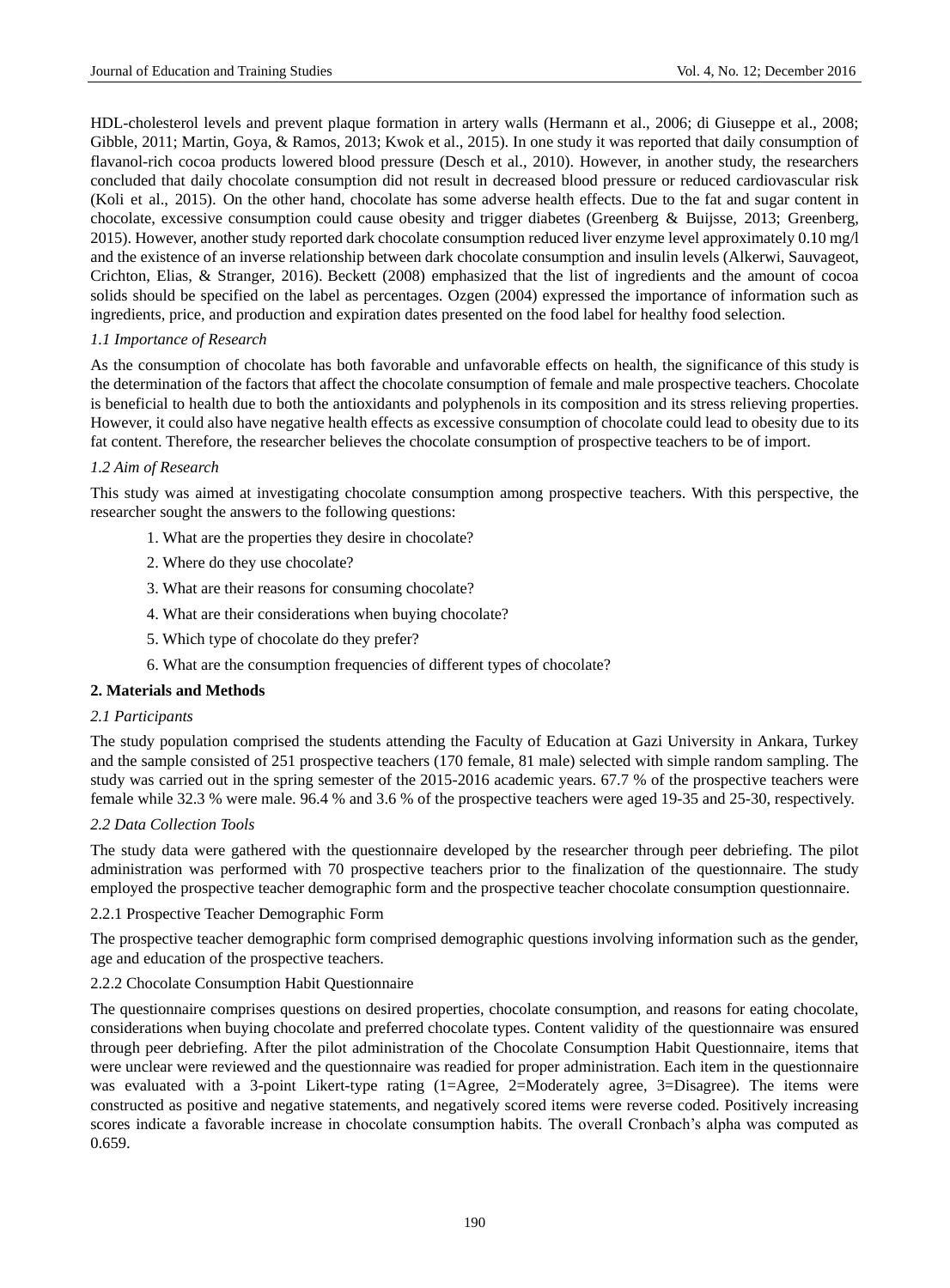# *2.3 Data Collection*

Official permission from the dean's office at the Faculty of Education in Gazi University was obtained for data collection. The administration of the questionnaire was carried out in the classrooms at the convenience of the professors and the questionnaire was administered to the prospective teachers in groups by the researcher. The prospective teachers were requested to participate in the study on a voluntary basis and were informed their information would remain confidential and the data would only be used for research purposes. Each data collection session lasted 15-20 minutes.

# *2.4 Statistical Analysis*

Statistical Package for the Social Science SPSS 20.0 for Windows was used in data analysis. The desired properties and the areas of usage were evaluated in number and percentage distributions. The reasons for chocolate consumption with respect to gender was evaluated with a chi-square test, while the existence of a difference with respect to gender regarding the considerations when buying chocolate was investigated with an independent samples t-test. A chi-square test was conducted for the types of chocolate preferred by the prospective teachers. Statistical significance level was set at 0.05.

# **3. Results**

In the study, desired properties, chocolate consumption, reasons for eating chocolate, considerations when buying chocolate and preferred chocolate types were investigated among the prospective teachers (Table 1-4).

| Desired properties | $\mathbf n$ | $\%$ |  |
|--------------------|-------------|------|--|
| Creaminess         |             |      |  |
| Yes                | 200         | 79.7 |  |
| $\rm No$           | 51          | 20.3 |  |
| Crispiness         |             |      |  |
| Yes                | $28\,$      | 11.2 |  |
| No                 | 223         | 88.8 |  |
| Smooth texture     |             |      |  |
| Yes                | 106         | 42.2 |  |
| No                 | 145         | 57.8 |  |
| Milk Content       |             |      |  |
| Yes                | 111         | 44.2 |  |
| No                 | 140         | 55.8 |  |
| Cocoa Content      |             |      |  |
| Yes                | 63          | 25.1 |  |
| No                 | 188         | 74.9 |  |
| Area of usage      |             |      |  |
| Cookie             |             |      |  |
| Yes                | 203         | 80.9 |  |
| No                 | 48          | 19.1 |  |
| Cake               |             |      |  |
| Yes                | 200         | 79.7 |  |
| $\rm No$           | 51          | 20.3 |  |
| Hot Chocolate      |             |      |  |
| Yes                | 171         | 68.1 |  |
| No                 | $80\,$      | 31.9 |  |
| Ice Cream          |             |      |  |
| Yes                | 188         | 74.9 |  |
| No                 | 63          | 25.1 |  |

Table 1. Distribution of desired properties and chocolate consumption

Table 1 shows that 79.7 %, 44.2 %, 42.2 %, 25.1 % and 11.2 % of the prospective teachers were attentive to creaminess, milk content, smooth texture, cocoa content and crispiness, respectively. 80.9 %, 79.7 % and 74.9 % used chocolate in baking cookies and cakes, and making ice cream, respectively, while 68.1 % preferred to drink it as hot chocolate.

When Table 2 is examined, 91.1 % of the female prospective teachers and 75.3 % of the male prospective teachers agreed with the statement chocolate consumption is good for cardiovascular diseases. There was a statistically significant difference between groups with respect to gender  $(x^2=12.056, p \lt 0.05)$ . 59.4 % of the female prospective teachers and 34.6 % of the male prospective teachers agreed with the statement eating chocolate reduces my stress, while 18.2 % of the female prospective teachers and 33.3 % of the male prospective teachers disagreed. There was a statistically significant difference between groups with respect to gender  $(x^2=14.044, p < 0.05)$ . 77.1 % of the female prospective teachers and 27.2 % of the male prospective teachers agreed with the statement daily chocolate consumption lowers the blood pressure, while 15.3 % of the female prospective teachers and 55.6 % of the male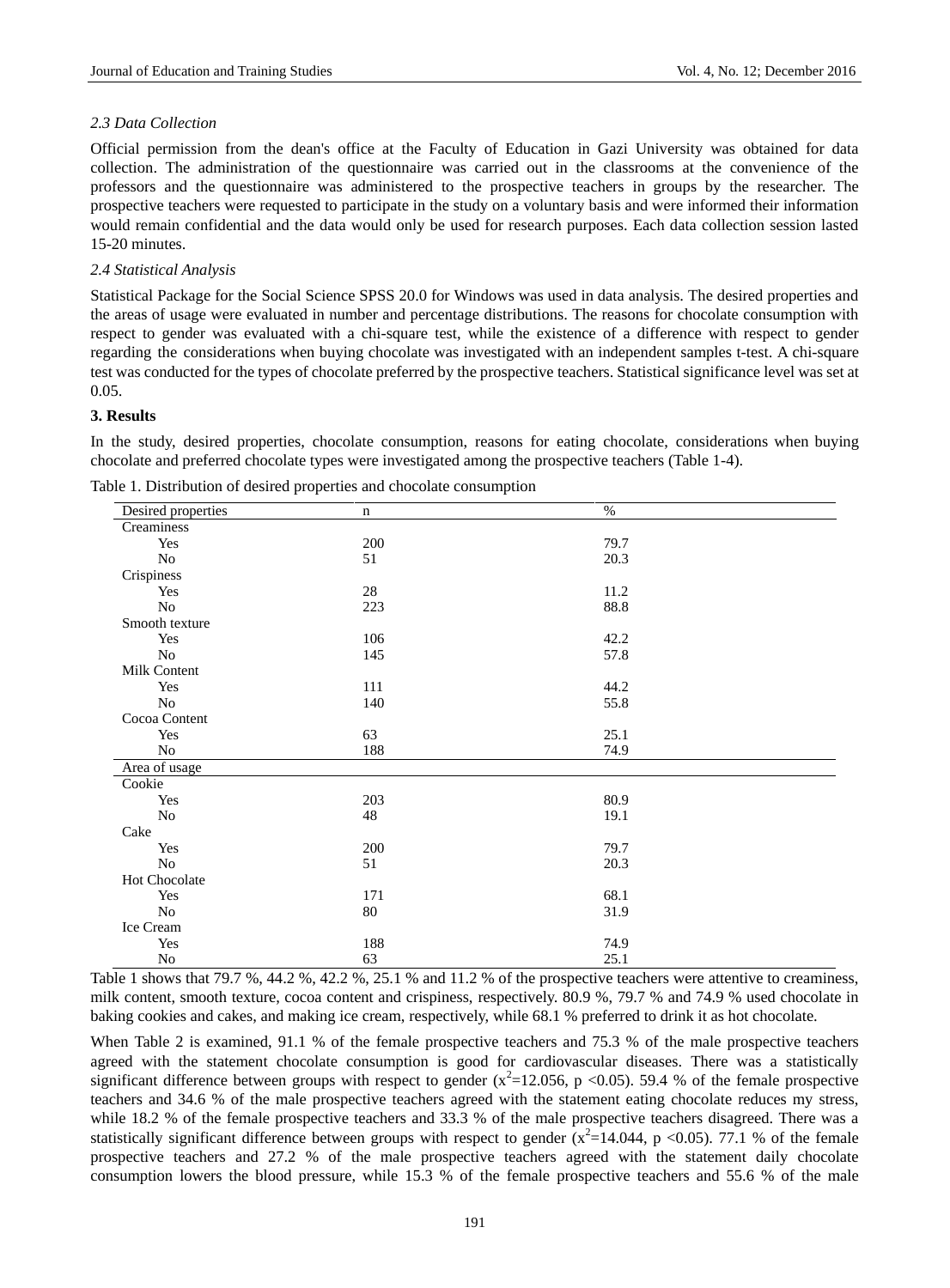prospective teachers disagreed. There was a statistically significant difference between groups with respect to gender  $(x^2=58.583, p < 0.05)$ . 41.2 % of the female prospective teachers, and 24.7 % of the male prospective teachers agreed with the statement eating chocolate helps me concentrate when studying, while 35.9 % of the female prospective teachers and 46.9 % of the male prospective teachers disagreed. There was a statistically significant difference between groups with respect to gender  $(x^2=6.511, p < 0.05)$ . 59.4 % of the female prospective teachers, and 37.0 % of the male prospective teachers agreed with the statement eating chocolate reduces my depression, while 35.9 % of the female prospective teachers and 46.9 % of the male prospective teachers disagreed. There was a statistically significant difference between groups with respect to gender  $(x^2=11.056, p \lt 0.05)$ . However, the results with respect to gender were approximate for using chocolate to help bowel movement, to reduce fatigue and when working out, with no statistically significant difference between groups  $(p > 0.05)$ .

| Reasons of consumption for |                |       |      |    | Moderately |             |      |        |         |                |
|----------------------------|----------------|-------|------|----|------------|-------------|------|--------|---------|----------------|
| health                     | Gender         | Agree |      |    | agree      | Disagree    |      | $x^2$  | p       | <b>SD</b>      |
|                            |                | n     | %    | n  | $\%$       | $\mathbf n$ | $\%$ |        |         |                |
| Good for                   |                | 155   | 91.2 | 8  | 4.7        | 7           | 4.1  |        |         |                |
| cardiovascular diseases    | 2              | 61    | 75.3 | 13 | 16.0       | 7           | 8.6  | 12.056 | $.002*$ | 2              |
| Reduces my stress          |                | 101   | 59.4 | 38 | 22.4       | 31          | 18.2 | 14.044 | $.002*$ | 2              |
|                            | $\overline{c}$ | 28    | 34.6 | 26 | 32.1       | 27          | 33.3 |        |         |                |
| Helps bowel movement       |                | 21    | 12.4 | 46 | 27.1       | 103         | 60.6 | 106    | .948    | 2              |
|                            | $\overline{c}$ | 9     | 11.1 | 23 | 28.4       | 49          | 60.5 |        |         |                |
| Reduces my fatigue         |                | 14    | 8.2  | 58 | 34.1       | 98          | 57.6 | 1.551  | .461    | $\overline{c}$ |
|                            | 2              | 10    | 12.3 | 23 | 28.4       | 48          | 59.3 |        |         |                |
| Lowers the blood pressure  |                | 131   | 77.1 | 13 | 7.6        | 26          | 15.3 | 58.583 | $.000*$ | $\overline{c}$ |
|                            | $\overline{c}$ | 22    | 27.2 | 14 | 17.3       | 45          | 55.6 |        |         |                |
| Helps me concentrate when  |                | 70    | 41.2 | 39 | 22.9       | 61          | 35.9 | 6.511  | $.039*$ | $\overline{c}$ |
| studying                   | $\overline{2}$ | 20    | 24.7 | 23 | 28.4       | 38          | 46.9 |        |         |                |
| Decreases my depression    |                | 101   | 59.4 | 27 | 15.9       | 42          | 24.7 | 11.056 | $.004*$ | $\overline{c}$ |
|                            | 2              | 30    | 37.0 | 19 | 23.5       | 32          | 39.5 |        |         |                |
| When I work out            |                | 20    | 11.8 | 41 | 24.1       | 109         | 64.1 | 1.783  | .410    | $\overline{c}$ |
|                            | 2              | 14    | 17.3 | 21 | 25.9       | 46          | 56.8 |        |         |                |

Table 2. Chi-square test results by gender for reasons of chocolate consumption

\*p<0.05, 1: Female, 2: Male

Table 3. T-test results by gender for considerations when buying chocolate

| Considerations         | when                    |     |                  |           |       |         |
|------------------------|-------------------------|-----|------------------|-----------|-------|---------|
| buying chocolate       | Gender                  | n   | $\boldsymbol{M}$ | <b>SD</b> | t     | p       |
| Taste                  |                         | 170 | 2.98             | 13        | 2.262 | $.025*$ |
|                        | $\overline{c}$          | 81  | 2.92             | 26        |       |         |
| Type                   | $\,1$                   | 170 | 2.90             | 30        | .840  | .402    |
|                        | $\overline{\mathbf{c}}$ | 81  | 2.86             | 34        |       |         |
| Freshness              | $\mathbf{1}$            | 170 | 2.91             | $28\,$    | 1.432 | .153    |
|                        | $\overline{c}$          | 81  | 2.85             | 35        |       |         |
| Appearance             | $\mathbf{1}$            | 170 | 2.81             | 39        | 2.557 | $.011*$ |
|                        | $\overline{c}$          | 81  | 2.66             | 47        |       |         |
| Flavor                 | $\mathbf{1}$            | 170 | 2.64             | 66        | 1.086 | .279    |
|                        | $\overline{c}$          | 81  | 2.54             | 67        |       |         |
| Calorific value        | $\mathbf{1}$            | 170 | 1.85             | 82        | .123  | .902    |
|                        | $\overline{c}$          | 81  | 1.83             | 76        |       |         |
| Ingredients            | 1                       | 170 | 2.51             | 69        | 2.352 | $.019*$ |
|                        | $\overline{c}$          | 81  | 2.28             | 80        |       |         |
| Texture                | $\mathbf{1}$            | 170 | 2.38             | 76        | 1.305 | .193    |
|                        | $\overline{c}$          | 81  | 2.24             | 78        |       |         |
| <b>Brand</b>           | $\mathbf{1}$            | 170 | 2.49             | 68        | 2.081 | $.038*$ |
|                        | $\overline{c}$          | 81  | 2.29             | 74        |       |         |
| Price                  | $\mathbf{1}$            | 170 | 2.77             | 53        | 1.735 | .084    |
|                        | $\overline{c}$          | 81  | 2.64             | 65        |       |         |
| Advertisement          | $\mathbf{1}$            | 170 | 1.86             | $80\,$    | .713  | .476    |
|                        | $\overline{c}$          | 81  | 1.79             | 70        |       |         |
| Package appearance     | 1                       | 170 | 2.21             | 77        | 1.095 | .275    |
|                        | 2                       | 81  | 2.09             | 73        |       |         |
| Package size           | $\mathbf{1}$            | 170 | 2.20             | 75        | 2.490 | $.013*$ |
|                        | $\overline{c}$          | 81  | 1.95             | 72        |       |         |
| <b>Expiration</b> date | $\mathbf{1}$            | 170 | 2.81             | 55        | 2.502 | $.013*$ |
|                        | $\overline{2}$          | 81  | 2.60             | 71        |       |         |

\*p<0.05, 1: Female, 2: Male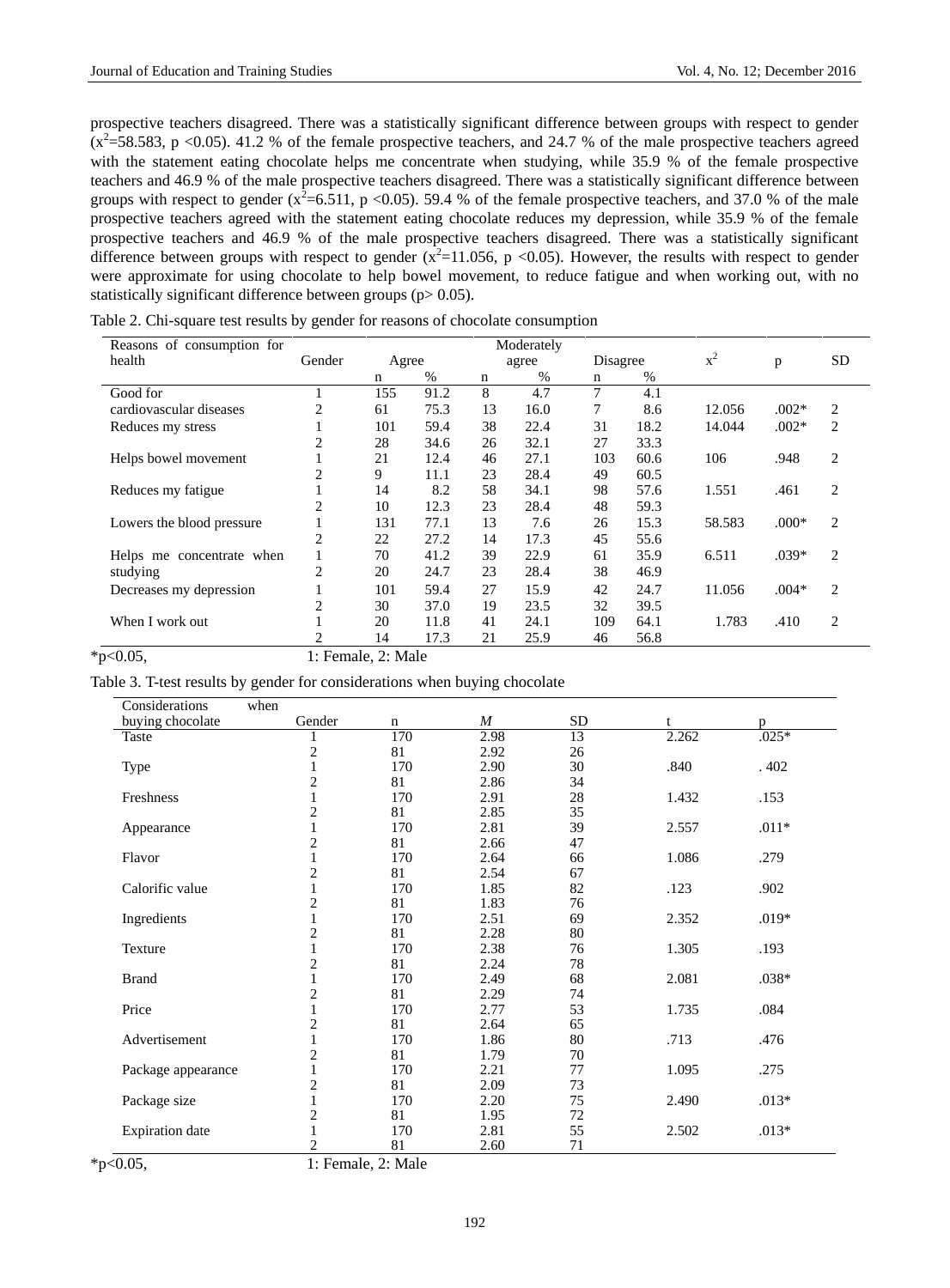As shown in Table 3, the female prospective teachers ( $M=2.98$ ) had a greater mean score in attention to taste than the male prospective teachers  $(M=2.92)$ , with a statistically significant difference between groups (p <0.05). The female prospective teachers (*M*=2.81) had a greater mean score in attention to appearance than the male prospective teachers (*M*=2.66), with a statistically significant difference between groups (p<0.05). The female prospective teachers (*M*=2.51) had a greater mean score in attention to ingredients than the male prospective teachers (*M*=2.28), with a statistically significant difference between groups ( $p < 0.05$ ). The female prospective teachers ( $M=2.49$ ) had a greater mean score in attention to brand than the male prospective teachers  $(M=2.29)$ , with a statistically significant difference between groups (p <0.05). The female prospective teachers (*M*=2.20) had a greater mean score in attention to package size than the male prospective teachers  $(M=1.95)$ , with a statistically significant difference between groups (p <0.05).

|                      |                | Often | Sometimes |    | Never |     |       |        |    |         |
|----------------------|----------------|-------|-----------|----|-------|-----|-------|--------|----|---------|
| Chocolate type       | Gender         | n     | $\%$      | n  | $\%$  | n   | %     | $x^2$  | SD | p       |
| Milk chocolate       |                | 10    | 10.8      | 48 | 50.1  | 112 | 109.0 | .726   | 2  | .695    |
|                      | 2              | 6     | 5.2       | 26 | 23.9  | 49  | 52.0  |        |    |         |
| Dark chocolate       |                | 42    | 47.4      | 64 | 73.1  | 64  | 49.4  | 18.740 | 2  | $.000*$ |
|                      | 2              | 28    | 22.6      | 44 | 39.9  | 9   | 23.6  |        |    |         |
| White chocolate      |                | 64    | 58.9      | 69 | 74.5  | 37  | 36.6  | 2.629  | 2  | .269    |
|                      | $\overline{2}$ | 23    | 28.1      | 41 | 35.5  | 17  | 17.4  |        |    |         |
| Chocolate with fruit |                | 54    | 53.5      | 84 | 87.4  | 32  | 29.1  | 1.297  | 2  | .523    |
|                      | 2              | 25    | 25.5      | 45 | 41.6  | 11  | 13.9  |        |    |         |
| with<br>Chocolate    |                | 22    | 22.4      | 50 | 58.9  | 98  | 88.7  | 7.210  | 2  | $.027*$ |
| mixed nuts           | $\overline{c}$ | 11    | 10.6      | 37 | 28.1  | 33  | 47.3  |        |    |         |
| Flavored chocolate   |                | 52    | 53.5      | 62 | 71.8  | 56  | 44.7  | 13.120 | 2  | $.001*$ |
|                      | 2              | 27    | 25.5      | 44 | 34.2  | 10  | 21.3  |        |    |         |
| Liquor-filled        |                | 128   | 115.8     | 22 | 34.5  | 20  | 19.6  | 18.103 | 2  | $.000*$ |
| chocolate            |                | 43    | 55.2      | 29 | 16.5  | 9   | 9.4   |        |    |         |

Table 4. Chi-square test results by gender for consumption frequency of different chocolate types

\*p<0.05, 1: Female, 2: Male

Table 4 revealed a statistically significant difference between the female and male prospective teachers in the consumption frequency of dark chocolate, chocolate with nuts, flavored chocolate and liquor-filled chocolate  $(x^2=18.740, x^2=7.210, x^2=13.120, x^2=18.103, respectively, SD=2, p < 0.05).$ 

# **4. Discussion**

This study was planned and carried out to determine the chocolate consumption habits of prospective teachers. The study results revealed that the prospective teachers preferred to eat chocolate according to its creaminess, milk content, smooth texture, cocoa content and crispiness, respectively. Ozdogan (2008) reported that university students preferred to eat milk chocolate, chocolate with mixed nuts and chocolate with pistachio the most, in order of preference. The study results showed that the prospective teachers mostly preferred to use chocolate in the making of cookies, cakes and ice cream, whereas very few consumed it as hot chocolate. In their study, Vicenta, Sandra, Rabanal, Rodriguez-Lagunas, Pereira, P., Perez-Cano (2016) found that the students preferred to consume chocolate in the form of pastries and desserts, as well as, in cereals, while very few preferred to drink hot chocolate.

Although the majority of the female and male prospective teachers agreed with the statement chocolate consumption is good for cardiovascular diseases, the female prospective teachers had a higher rate of agreement. Various studies reported that the catechins in cocoa could decrease the incidence of cardiovascular diseases with a 70-90 g daily consumption of dark chocolate (Gibble, 2011; Martin, Goya & Ramos, 2013; Kwok, et al., 2015; Gibble, 2016). However, other studies reported that, with the coexistence of multiple factors such as age, gender, lifestyle including dietary data, cigarette use and insufficient physical activity, chocolate consumption did not have a significant effect on the reduction of the incidence of cardiovascular diseases (Koli, et al., 2015; Kwok, et al., 2016). According to the results of the present study, the female prospective teachers were more conscious about the possibility of a relationship between chocolate consumption and cardiovascular diseases than the male prospective teachers, although they both attended university.

While the majority of the female prospective teachers agreed with the statement eating chocolate reduces my stress, only a minority of the male prospective teachers expressed agreement. Various studies indicate regular consumption of flavonoid-rich cocoa supports cognitive functions, reduces stress and improves mental health (Allgrove, et al., 2011; Crichton, Elias & Alkerwi, 2016). Markus (2002) reported the consumption of dark chocolate had a calming effect and reduced depression by causing the brain to produce serotonin. Meier et al. (2017) identified an improvement in positive mood after chocolate consumption. According to the results of the present study, the higher chocolate consumption in the female prospective teachers compared to the male prospective teachers during periods of stress and unhappiness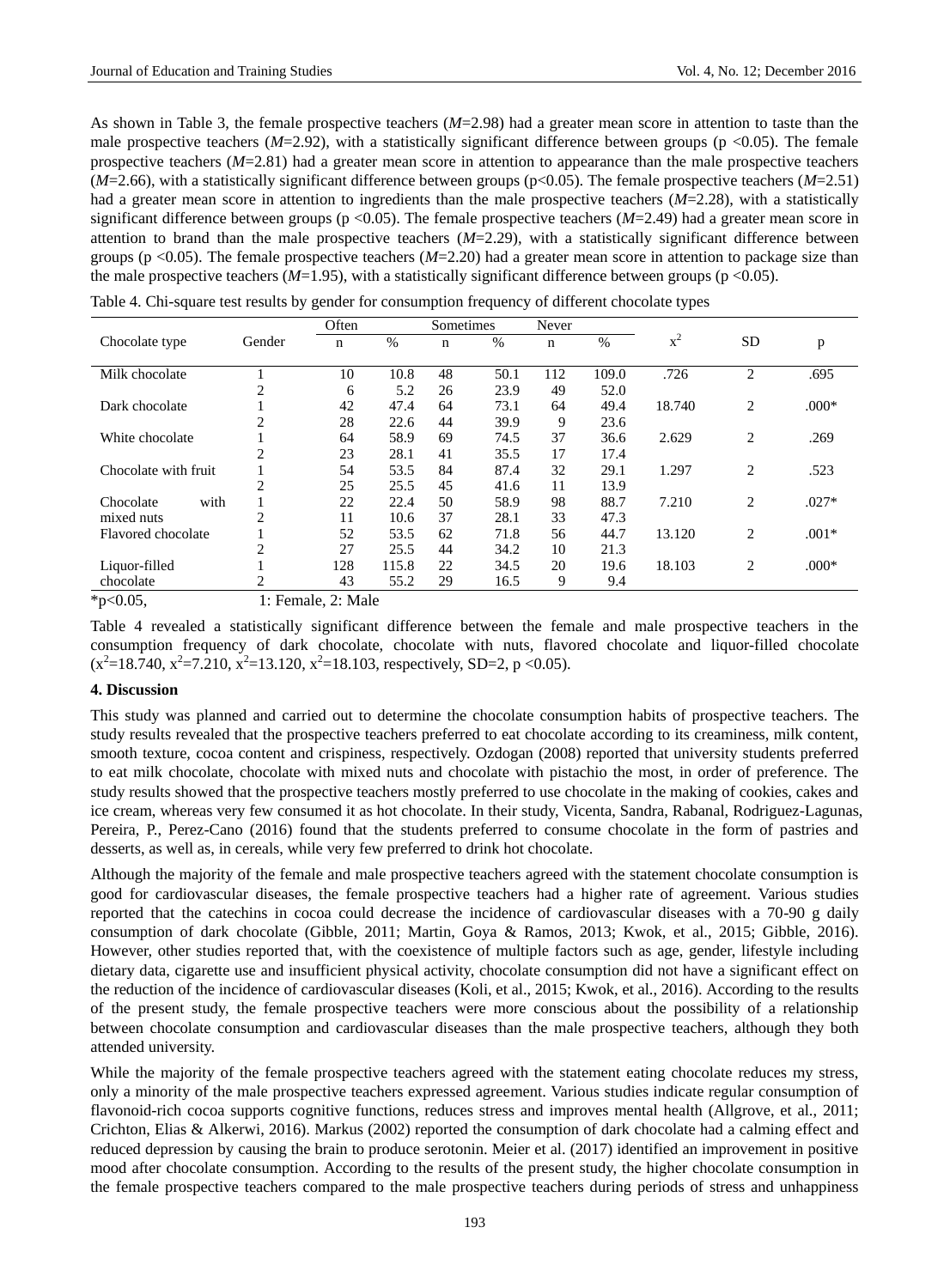could be attributed to the increase in positive mood with the consumption of chocolate. The majority of the female and male prospective teachers disagreed with the statement chocolate consumption lowers the blood pressure. Latham, Hensen, & Minor (2014) reported that, with the consumption of food rich in cocoa, flavanols lowered blood pressure by inhibition of angiotensin-converting enzyme. Another study reported that daily consumption of flavanol-rich cocoa products lowered blood pressure (Desch, Schmidt, Kobler, Sonnabend, Eitel, et al., 2010). However, another study suggested that cocoa in chocolate did not lower blood pressure (Koli et al., 2015). The disagreement of the majority of the prospective teachers with the statement chocolate consumption lowers the blood pressure might be due to their inadequate knowledge of the subject. However, the higher rate of agreement of the female prospective teachers could be attributed to their greater interest in and knowledge of both health and nutrition, in comparison to the male prospective teachers. The majority of the female prospective teachers and approximately half of the male prospective teachers agreed with the statement eating chocolate reduces my depression, while approximately half of the female and male prospective teachers disagreed. Ozdogan (2008) reported that students ate chocolate because of the feeling of happiness it induced. In addition, Meier et al. (2017) identified increased positive mood and decreased depression in students after chocolate consumption. In this case, it is possible to postulate that female prospective teachers consumed a greater amount of chocolate when depressed in order to feel happy.

The female prospective teachers scored higher than the male prospective teachers in attention to taste, appearance, percent ingredients and brand when buying chocolate. Dilber & Dilber (2013) similarly reported that students were primarily attentive to the food label and nutrition facts when buying chocolate. In another study conducted by Tasci (2016), the participants reported that, when buying a chocolate product, they chose the product according to the brand, nutrition content, packaging color and price. This result shows that the female prospective teachers had a greater interest in food products and were more attentive to the food label and nutrients. The female prospective teachers had a greater mean score in attention to package size than the male prospective teachers. This led the researcher to postulate that, in comparison to the male prospective teachers, the female prospective teachers believed food products with larger packages were more economical and shopped accordingly. The female prospective teachers ate dark chocolate, chocolate with mixed nuts, flavored chocolate and liquor-filled chocolate more frequently than the male prospective teachers. Pazarbasi et al. (2015) found that dark chocolate was preferred because it gave greater satiety than milk chocolate. Vicenta, et al. (2016) similarly reported that the majority of the university students consumed dark chocolate more frequently than milk chocolate. In the present study, the female participants had more accurate opinions on the contents of various types of chocolate in comparison to the male participants.

#### **5. Conclusion**

The female prospective teachers had a greater chocolate consumption, and were more conscious and attentive in their consumption of chocolate and other food products than the male prospective teachers. Milk and cocoa content were the most desired properties in chocolate. In comparison to the male prospective teachers, the majority of the female prospective teachers agreed with the statements good for cardiovascular diseases, lowers the blood pressure, reduces my depression and reduces my stress, while a minority of the male prospective teachers disagreed. The female prospective teachers were more conscious and informed than the male prospective teachers, and were more attentive to taste, appearance, ingredients, brand and package size when buying chocolate.

In conclusion, the female prospective teachers were more attentive and conscious in comparison to the male prospective teachers. The prospective teachers could be informed on daily chocolate consumption and its effects on health, in order to raise their awareness. The food industry could promote particularly dark chocolate consumption through colorful/attractive packaging and advertisements. In addition, further studies could be conducted with larger samples and with the participation of middle and older age groups.

#### *5.1 The limitations of this Study Are as Follows*

This study only investigated the properties prospective teachers sought in their chocolate consumption with respect to gender. However, future studies could investigate the properties of chocolate individuals who have and have not received nutrition education desired, thus researching the difference with respect to whether or not individuals have received nutrition education.

The reasons for the consumption of chocolate among prospective teachers were only investigated with respect to gender. However, future studies could focus on other factors such as age, cigarette consumption and blood pressure, together with gender.

This study was limited to the chocolate consumption of the students of the Faculty of Education. However, future studies could investigate the difference in dark chocolate consumption between students attending the Faculty of Health Sciences and those attending the Faculty of Education. This would allow the identification of the opinions of health sciences students regarding the positive and negative health effects of dark chocolate consumption.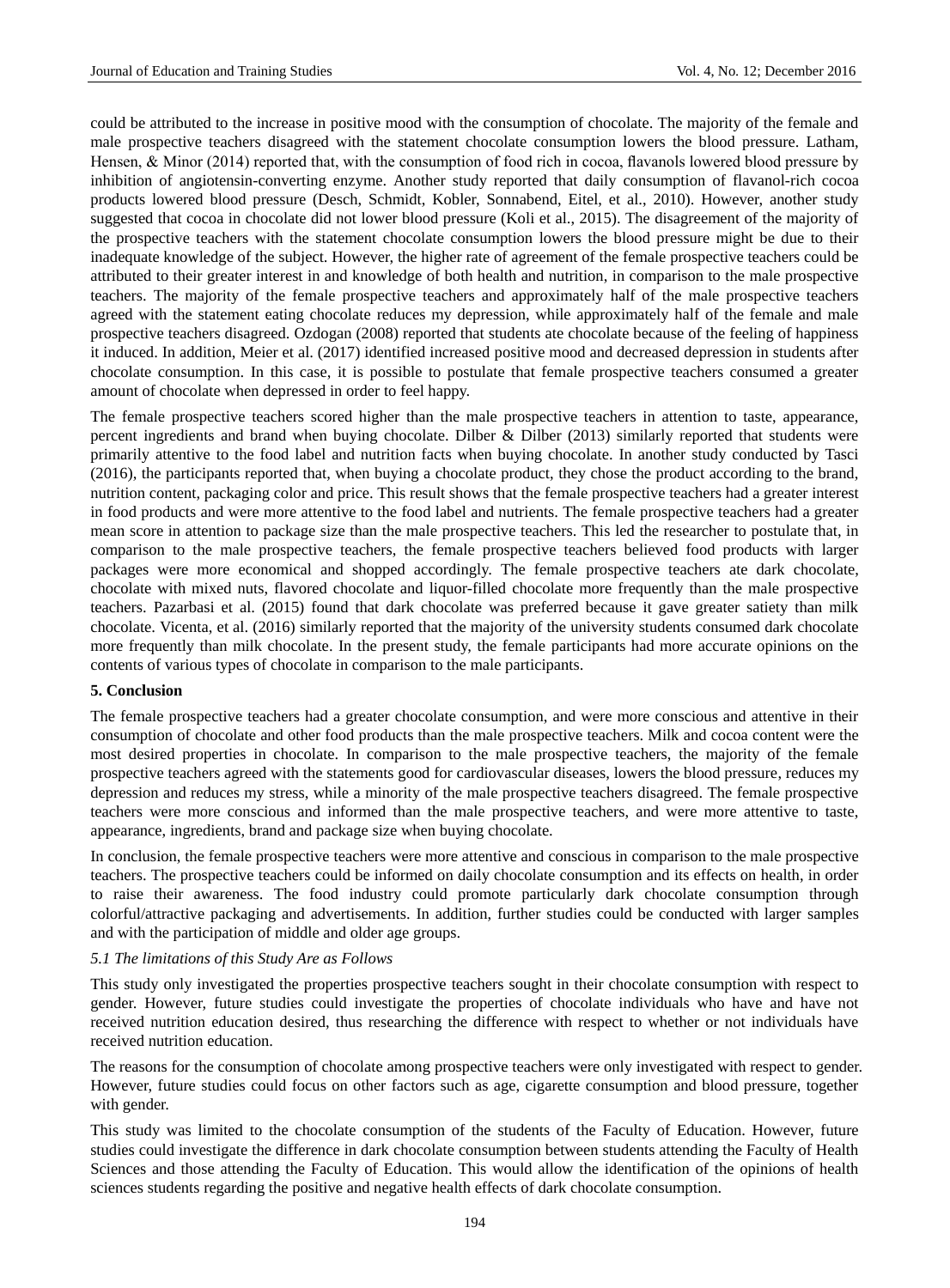#### **Acknowledgements**

I would like to thank all undergraduate prospective teachers who participated in this study and the deanship of faculty.

#### **References**

- Alkerwi, A., Sauvageot, N., Crichton, G. E., Elias, M. F., & Stranges, S. (2016). Daily chocolate consumption is inversely associated with insulin resistance and liver enzymes in the Observation of Cardiovascular Risk Factors in Luxembourg study. *Br. J. Nut*., *115*, 1661-1668[. https://doi.org/10.1017/S0007114516000702](https://doi.org/10.1017/S0007114516000702)
- Allgrove, J., Farrell, E., Gleeson, M., Williamson, G., & Cooper, K. (2011). Regular Dark Chocolate Consumption's Reduction of Oxidative Stress and Increase of Free-Fatty-Acid Mobilization in Response to Prolonged Cycling. *Int. J. Sport Nutr. Exerc. Metab*., *21*(2), 113-123. <https://doi.org/10.1123/ijsnem.21.2.113>
- Anonymous. (2012). *Use of Chocolate Confectionery Products, Food and Beverage Services,* T.C. Ministry of Education, Ankara.megep.meb.gov.tr/pdf/pd. Acces Date 23/07/2016. Acces Time: 17:00.
- Beckett, S. (2008). *The Science of Chocolate*, RSC Adv. ISBN: 978-0-85404-970-7. York, UK.
- Crichton, E. G., Elias, F. M., & Ala'a, A. A. (2016). Chocolate intake is associated with better cognitive function: The Maine-Syracuse Longitudinal Study. *Appetite*, *100*, 126-132[. https://doi.org/10.1016/j.appet.2016.02.010](https://doi.org/10.1016/j.appet.2016.02.010)
- Desch, S., Schmidt, J., Kobler, D., Sonnabend, M., Eitel, I., Sareban, M., … Thiele, H. (2010). Effect of cocoa products on blood pressure: systematic review and meta-analysis. *Am. J. Hypertens*, *23*, 97e103. <https://doi.org/10.1038/ajh.2009.213>
- di Giuseppe, R., Castelnuovo, D. A., Centritto, F., Zito, F., Curtis, D.A., Costanzo, S., … [Iacoviello, L.](https://www.ncbi.nlm.nih.gov/pubmed/?term=Iacoviello%20L%5BAuthor%5D&cauthor=true&cauthor_uid=18806104) (2008). Regular consumption of dark chocolate is associated with low serum concentrations of C-reactive protein in a healthy Italian population. *J. Nutr., 138*, 1939e45.
- Dilber, F., & Dilber, A. (2013). The Effect of Media on Universtiy Students' Food Products Consumption: A Research on Karamanoglu Mehmet Bey Universtiy, *Gumushane University E-Journal of Faculty of Communication*, *1*(2), 64-82.
- Farid, Z., Njike, V.Y., Dutta, S., Ali, A., & Katz, D. L. (2008). Acute dark chocolate and cocoa ingestion and endothelial function: a randomized controlled crossover trial. *Am. J. Clin. Nut., 88*(1), 58-63.
- Farzanmehr, H., & Abbasi, S. (2012). Effect of inulin and bulking agents on some physicochemical, textural and sensory properties of milk chocolate. *Journal of Taibah University Medical Sciences, 9*(4), 341-344.
- Gibble S. (2011). How to relieve constipation with cocoa. Available from url: http://www.associatedcontent.com/article/1149686/ how\_to\_relieve\_constipation\_with\_cocoa.html. Accessed 29 October 2016.
- Gibble, S. (2016). How to relieve constipation with cocoa? Available from url:http://www.associatedcontent.com/article/1149686/how\_to\_relieve\_constipation\_with\_coco.html Accessed: 17July 2016.17:00.
- Grassi, D., Desideri, G. S., Necozione, S., Ruggieri, F., Blumberg, J.B., Stornello, M., & Ferri, C. (2012). Protective Effect of Flavanol-Rich Dark Chocolate on Endothelial Function and Wave Reflection During Acute Hyperglycemia. *Hypertension*, *60*(3), 827-832. [https://doi.org/10.1161/Hypertensionaha.112.193995](https://doi.org/10.1161/HYPERTENSIONAHA.112.193995)
- Greenberg, J. A. (2015). Chocolate intake and diabetes risk. *Clin. Nutr*., *34*, 129-133. <https://doi.org/10.1016/j.clnu.2014.02.005>
- Greenberg, J. A., & Buijsse, B. (2013). Habitual chocolate consumption may increase body weight in a dose-response manner. *PLoS One*., *8*, e70271.<https://doi.org/10.1371/journal.pone.0070271>
- Hermann, F., Spieker, L. E., Ruschitzka, F., Sudano, I., Hermann, M., Minggeli, C., … Corti, R. (2006). Dark chocolate improves endothelial and platelet function. *Heart*, *92*, 119e20.<https://doi.org/10.1136/hrt.2005.063362>
- Katz, D. L., Doughty, K., & Ali, A. (2011). Cocoa and chocolate in human health and disease. *Antioxid Redox Signal. Epub., 15*(10), 2779-2811.
- Kaya, A., & Sekeroglu, G. (2012). Chocolate, *Turkish Standart Institution Journal, 604*, 23-25.
- [Kerimi, A.](http://www.ncbi.nlm.nih.gov/pubmed/?term=Kerimi%20A%5BAuthor%5D&cauthor=true&cauthor_uid=26026398), & [Williamson, G. \(](http://www.ncbi.nlm.nih.gov/pubmed/?term=Williamson%20G%5BAuthor%5D&cauthor=true&cauthor_uid=26026398)2015). The cardiovascular benefits of dark chocolate. *Vascul. Pharmacol, 71*, 11-5. <https://doi.org/10.1016/j.vph.2015.05.011>
- Koli, R., Köhler, K., Tonteri, E., Peltonen, J., Tikkanen, H., & Fogelholm, M. (2015). Dark Chocolate and reduced snack consumption in mildly hypertensive adults: an intervention study. *Nutr. J., 14*, 84.